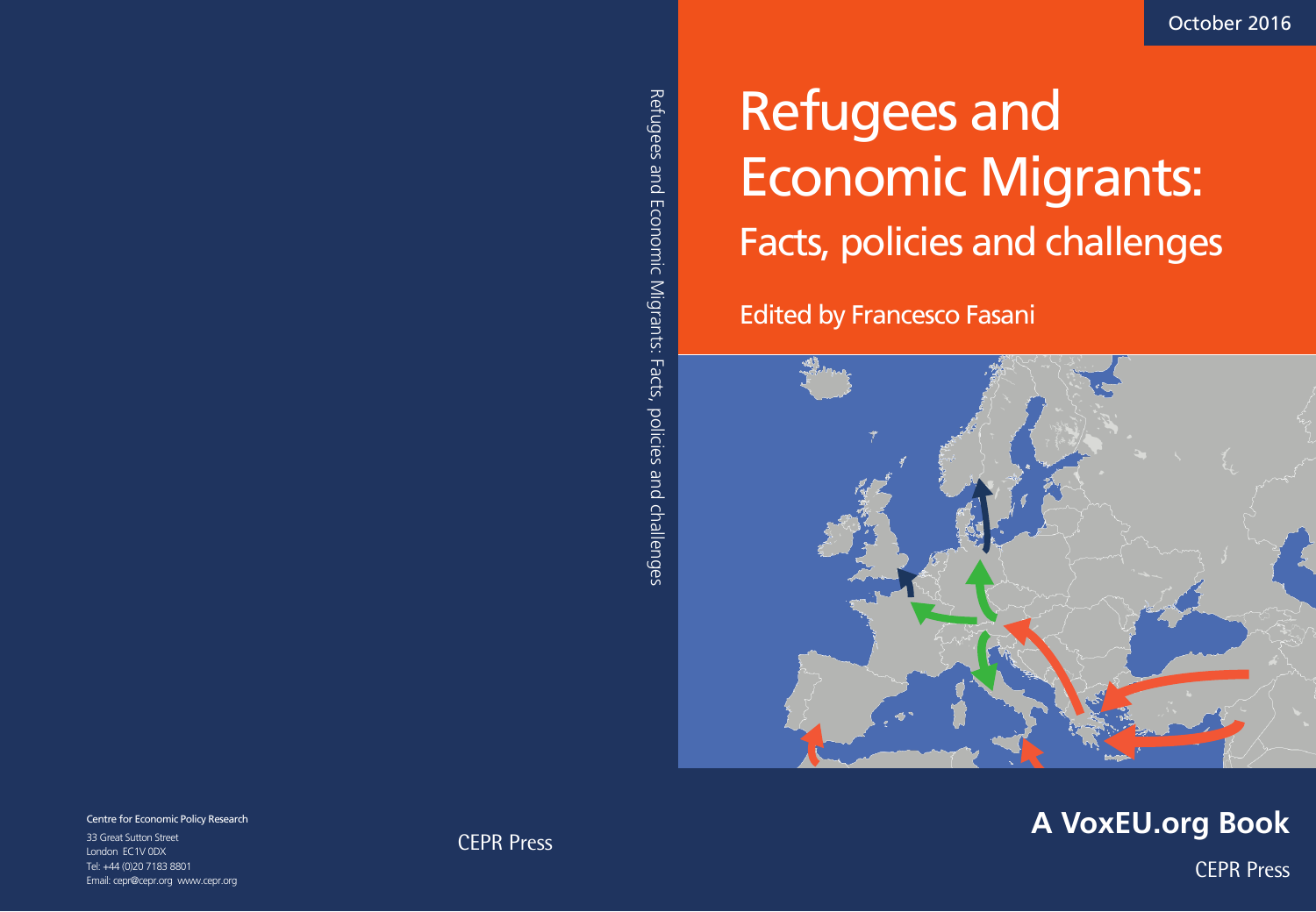### 7 Immigrants and crime

#### Paolo Pinotti Bocconi University

According to a survey conducted in 2009, the majority of Europeans believe that "immigrants increase crime"; in comparison, only one third are concerned that "immigrants take jobs away from the native born" (see Figure 1). However, the economics literature has focused almost exclusively on the labour market impacts of migration, largely neglecting its effects on crime. It is only very recently that a body of evidence has emerged regarding the relationship between immigration and crime. In this chapter, after a brief review of the theoretical underpinnings of this research agenda, I establish some empirical facts about immigrants' involvement in criminal behaviour, focusing in particular on the role of immigrants' legal status. I conclude with some implications for the current debate on refugee and asylum policy in Europe.





*Source:* Transatlantic Trends survey, 2009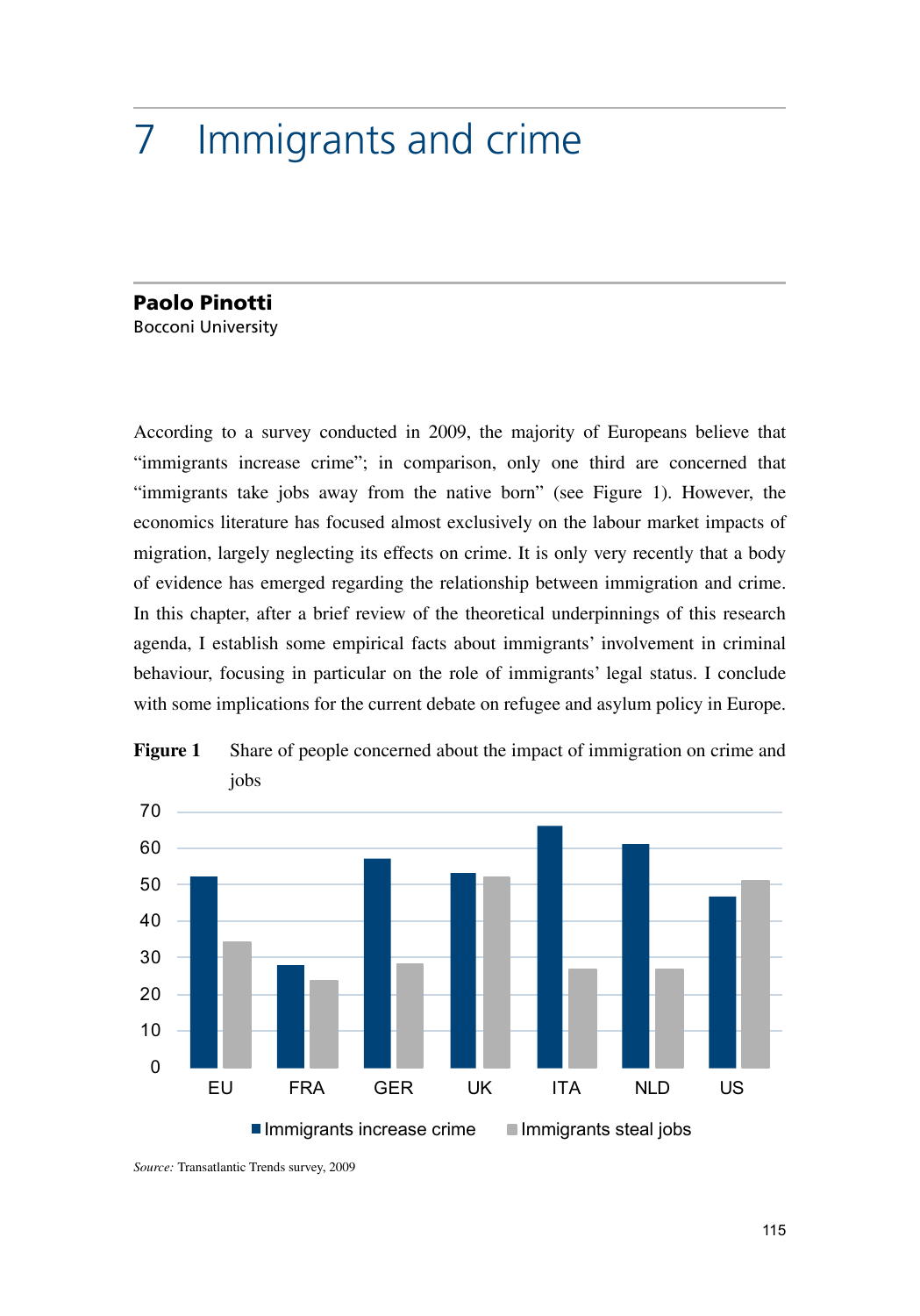#### A Beckerian perspective on immigration and crime

In Becker's (1968) economic model of crime, the decision to engage in crime weighs the relative returns of licit and illicit activities. There are several reasons why such returns may differ between immigrants and natives. On the one hand, immigrants typically have lower income than natives, which should increase their propensity to engage in crime. This is particularly true for undocumented immigrants, who do not have access to employment in the official economy. On the other hand, immigrants may face additional sanctions in case of arrest. They may lose their work permit, for instance, and/or they can be expelled. In light of these (opposite) effects, it is unclear whether we should expect immigrants to have a higher or lower propensity to commit crimes – this is ultimately an empirical question.

#### Empirical fact 1: Immigrants are over-represented among prison inmates

Figure 2 compares the share of foreigners among prison inmates and among (official) residents in a number of destination countries.<sup>1</sup> In the greatest majority of destination countries – especially in continental Europe – immigrants are greatly over-represented among criminal offenders. For instance, in 2010 immigrants in Italy represented 35.6% of the prison population but just 7.4% of residents. By contrast, immigrants in the United States have a lower probability of being incarcerated compared to natives. A potential explanation for this fact is that the flexible labour market in the United States offers better employment opportunities to immigrants, lowering their propensity to engage in crime while at the same time increasing competition between native and immigrant workers. Although purely speculative, this explanation would also be consistent with the fact that the United States is the only country in which people are more worried about competition in the labour market than about crimes by immigrants (Figure 1).

<sup>1</sup> Data on official residents are from the OECD and refer to the year 2010; data on prison inmates are from the International Centre for Prison Studies ([http://www.prisonstudies.org/\)](http://www.prisonstudies.org/) and refer to the last available year.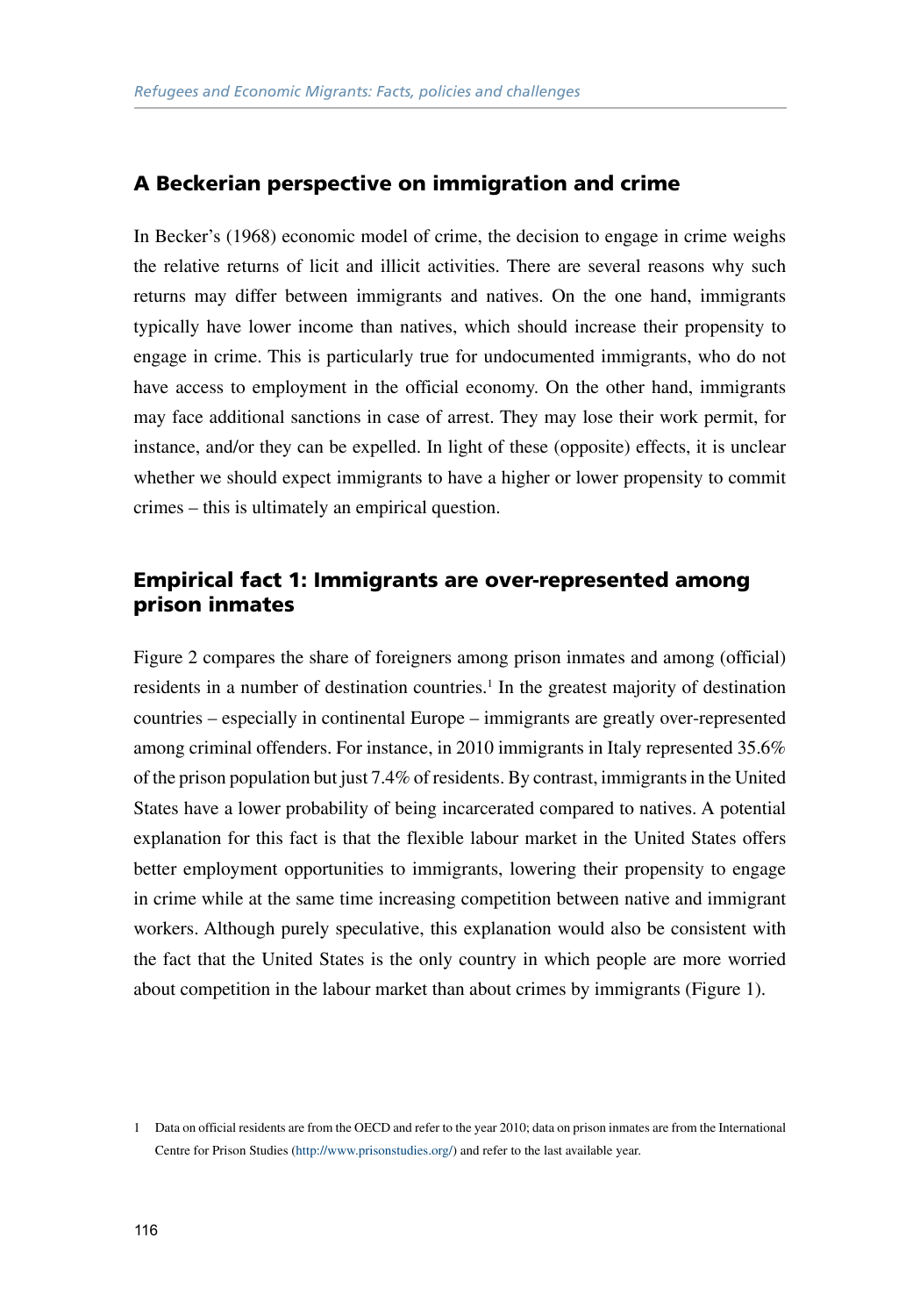

Figure 2 Percentage of foreigners over prison inmates and residents

*Source:* OECD and International Centre for Prison Studies

However, drawing conclusions from incarceration rates may be problematic for at least two reasons. First, data on prison inmates count both legal and undocumented immigrants, whereas data on residents count only legal residents. Therefore, the comparison in Figure 2 understates the share of immigrants in the total population and thus overstates their probability of incarceration relative to natives. Second, conditional on having committed a crime, immigrants may be more likely than natives to be imprisoned. This is particularly true for undocumented immigrants, who may receive harsher prison sentences due to their illegal status and, in addition, do not have access to alternative measures to incarceration (e.g. home detention).

#### Empirical fact 2: Undocumented migrants have higher propensity to engage in crime

An official report by the Italian Ministry of Interior (2010) presents arrest data by citizenship and legal status. In particular, the report provides the percentage of legal and undocumented immigrants among individuals arrested by the police in 2009 for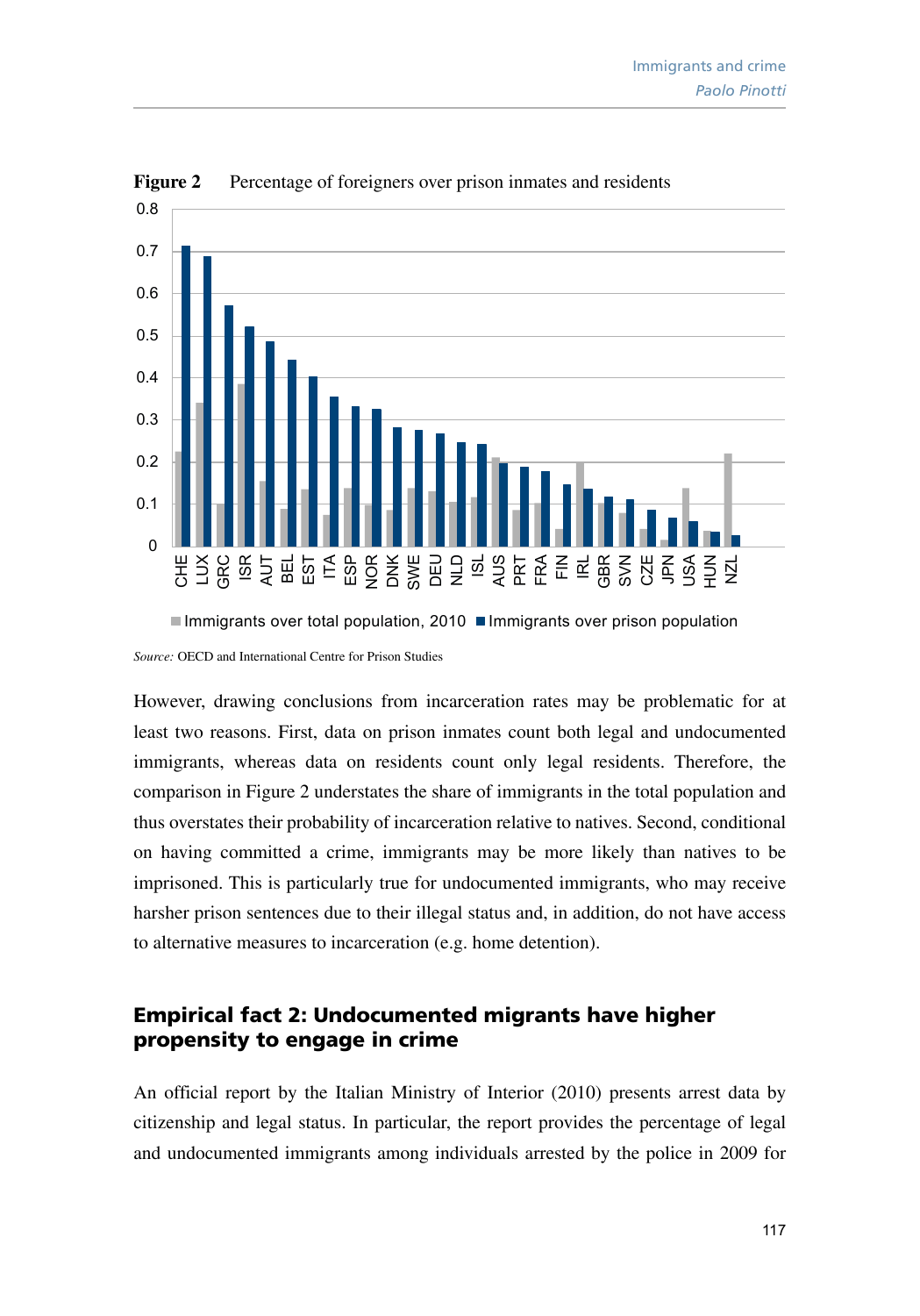having committed (different types of) crimes.<sup>2</sup> Table 1 reproduces this information, together with the relative size of the each group in the total resident population and, in square brackets, the ratio between the percentage among offenders and among total residents, respectively.3

|                                              | <b>Natives</b> | Immigrants  |             |                             |
|----------------------------------------------|----------------|-------------|-------------|-----------------------------|
|                                              |                | All         | Legal       | <b>Illegal</b>              |
| Percentage of over total resident population | 91             | $\mathbf Q$ | 7           | $\mathcal{D}_{\mathcal{L}}$ |
| Percentage arrested for:                     |                |             |             |                             |
| Murder                                       | 67             | 33          | 10          | 23                          |
| Ratio over presence in the population        | [0.7]          | [3.7]       | [1.5]       | [11.4]                      |
| <b>Assault</b>                               | 72             | 28          | 11          | 17                          |
| Ratio over presence in the population        | [0.8]          | [3.1]       | [1.5]       | [8.7]                       |
| Auto theft                                   | 66             | 59          | 7           | 27                          |
| Ratio over presence in the population        | [0.7]          | [6.6]       | [1.0]       | [13.3]                      |
| <b>Burglaries</b>                            | 41             | 34          | $\mathbf Q$ | 50                          |
| Ratio over presence in the population        | [0.5]          | [3.8]       | $[1.3]$     | [25.1]                      |
| Racketeering                                 | 74             | 26          | 8           | 18                          |
| Ratio over presence in the population        | [0.8]          | [2.9]       | [1.2]       | [8.8]                       |

| Table 1 |  | Residents and arrests, by citizenship and legal status (percentages) |  |  |
|---------|--|----------------------------------------------------------------------|--|--|
|---------|--|----------------------------------------------------------------------|--|--|

*Source:* Italian Ministry of Interior (2010), ISTAT and ISMU Foundation

Immigrants are also over-represented among arrested individuals, although to a lesser extent than among prison inmates. However, the higher offending rate relative to natives is entirely due to undocumented immigrants. Compared to natives, undocumented immigrants are about ten times more likely to be arrested for violent crimes and racketeering, and 25 times more likely to be arrested for auto theft and burglary. By contrast, the offending rate of legal immigrants is much closer to that of natives – though still larger.

<sup>2</sup> Unfortunately, I could not find analogous information for other countries and years.

<sup>3</sup> The share of undocumented immigrants is estimated by the ISMU Foundation ([www.ismu.org\)](http://www.ismu.org).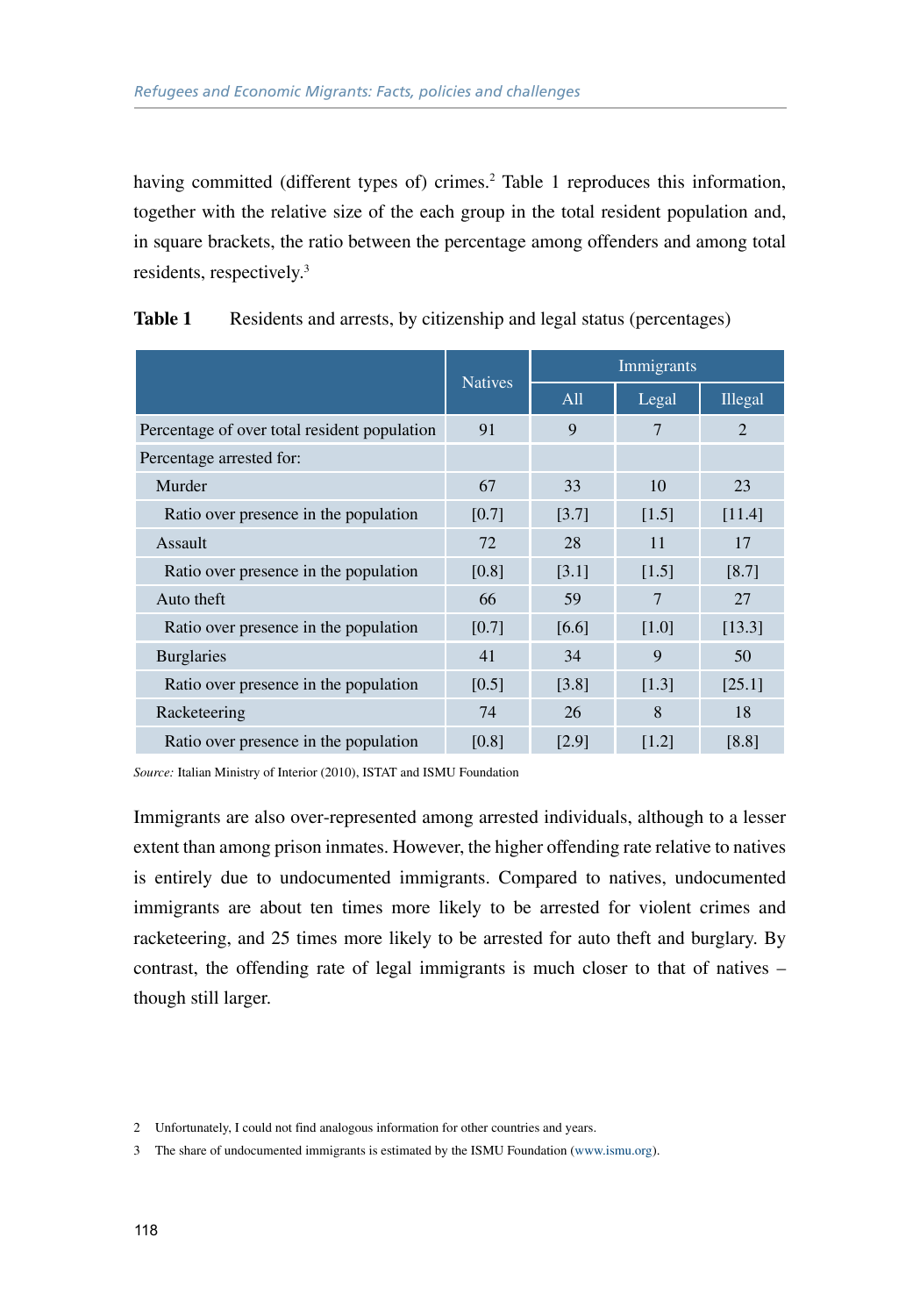The lower crime rate of legal immigrants is consistent with the predictions of the economic model of crime. By giving access to employment opportunities in the official economy, legal status increases the opportunity cost of committing crimes for legal immigrants, which in turn would reduce their propensity to engage in crime – a causal effect. However, the stark difference in criminal behaviour between legal and undocumented immigrants may also depend on differences in other determinants of criminal behaviour across the two groups. Specifically, undocumented immigrants are disproportionately male, young, single, and low-skilled compared to legal immigrants (e.g. Caponi and Plesca 2014, Mastrobuoni and Pinotti 2015). In light of these differences, undocumented immigrants should have a higher crime rate than legal immigrants to start with (i.e. independently of any effect of legal status) – a selection effect.

Distinguishing between causality and selection is crucial from a policy perspective. If legal status actually reduces immigrants' crime rate, restrictive migration policies – possibly motivated by crime concerns – could backfire, further increasing the crime rate of immigrants already present in the country. However, the evidence in Table 1 does not allow causality to be separately identified from selection. In order to do that, one needs a source of exogenous variation in legal status.

#### Empirical fact 3: Legal status reduces immigrants' crime

In August 2006, a collective clemency bill (*indulto*) released 25,000 inmates from Italian prisons, including 9,000 foreigners. Five months later, on 1 January 2007, Romania and Bulgaria entered the EU. As a consequence, their citizens obtained legal status in the rest of the EU.<sup>4</sup> In Mastrobuoni and Pinotti (2015), my co-author and I compare the recidivism of pardoned inmates from new EU member countries with a group of pardoned inmates (with comparable characteristics) from EU candidate member countries (Albania, Croatia, etc.). Figure 3 plots the hazard rate of re-incarceration of the two groups, before and after the enlargement. While both groups exhibit the same

<sup>4</sup> Some countries maintained limitations to work and residence permits, others – including Italy – granted free mobility to new EU citizens.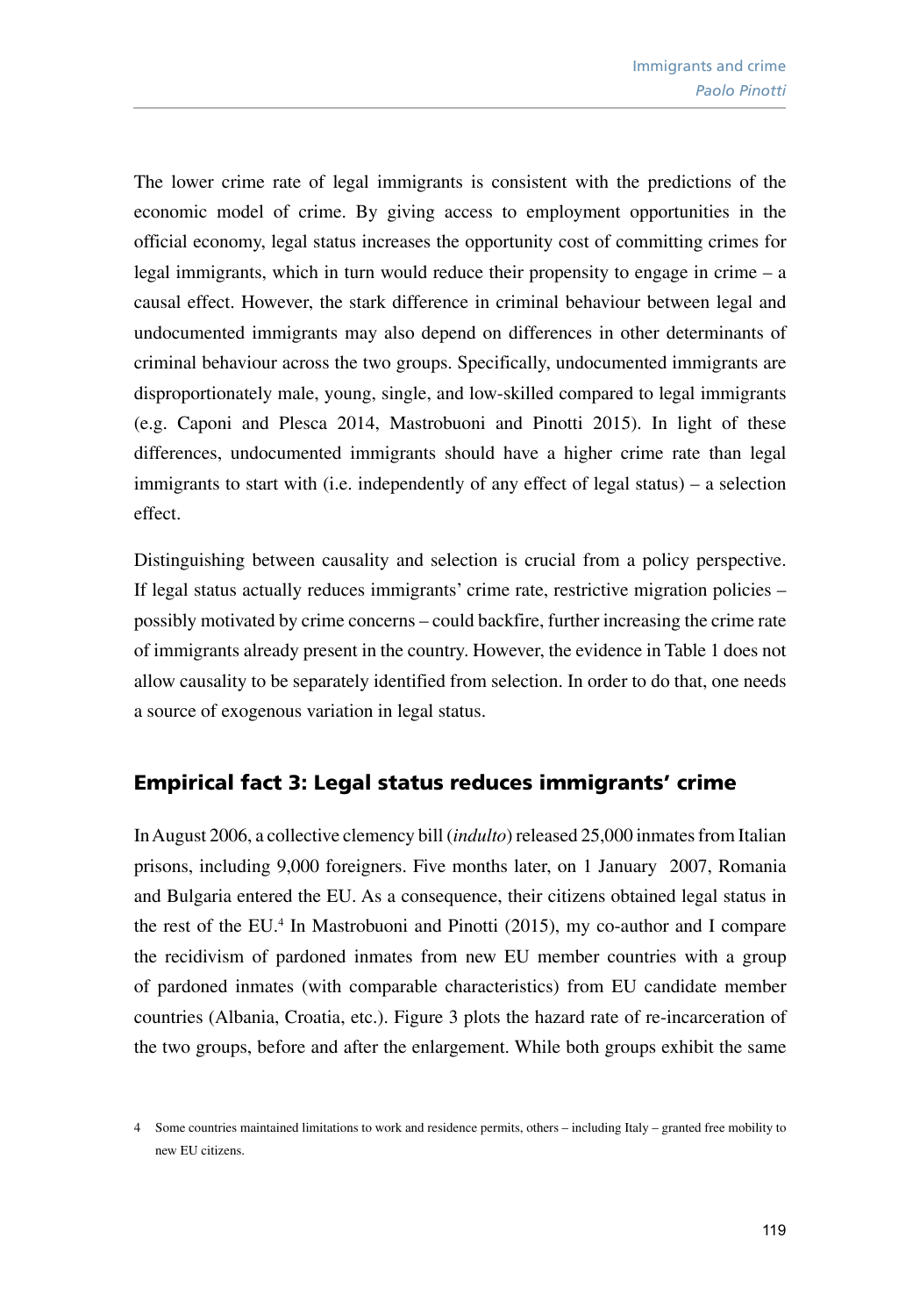recidivism before the enlargement (5.7-5.8 over a five-month period), the recidivism of new EU citizens declines by about 50% over the following months. This effect is driven by economically motivated crimes (i.e. property crimes and drug-dealing) and it is stronger in northern Italian regions, which offer better employment opportunities to legal immigrants. Due to the similarity of the two groups before the enlargement, the decline in recidivism can be attributed to the causal effect of legal status, as opposed to other differences between the two groups.5





*Source:* Italian Ministry of Justice, Department of Prison Administration

5 As discussed before, the probability of re-incarceration (conditional on having committed a crime) would differ, in general, between legalised and non-legalised immigrants. In this particular case, however, pardoned prison inmates do not have access to alternative measures to incarceration.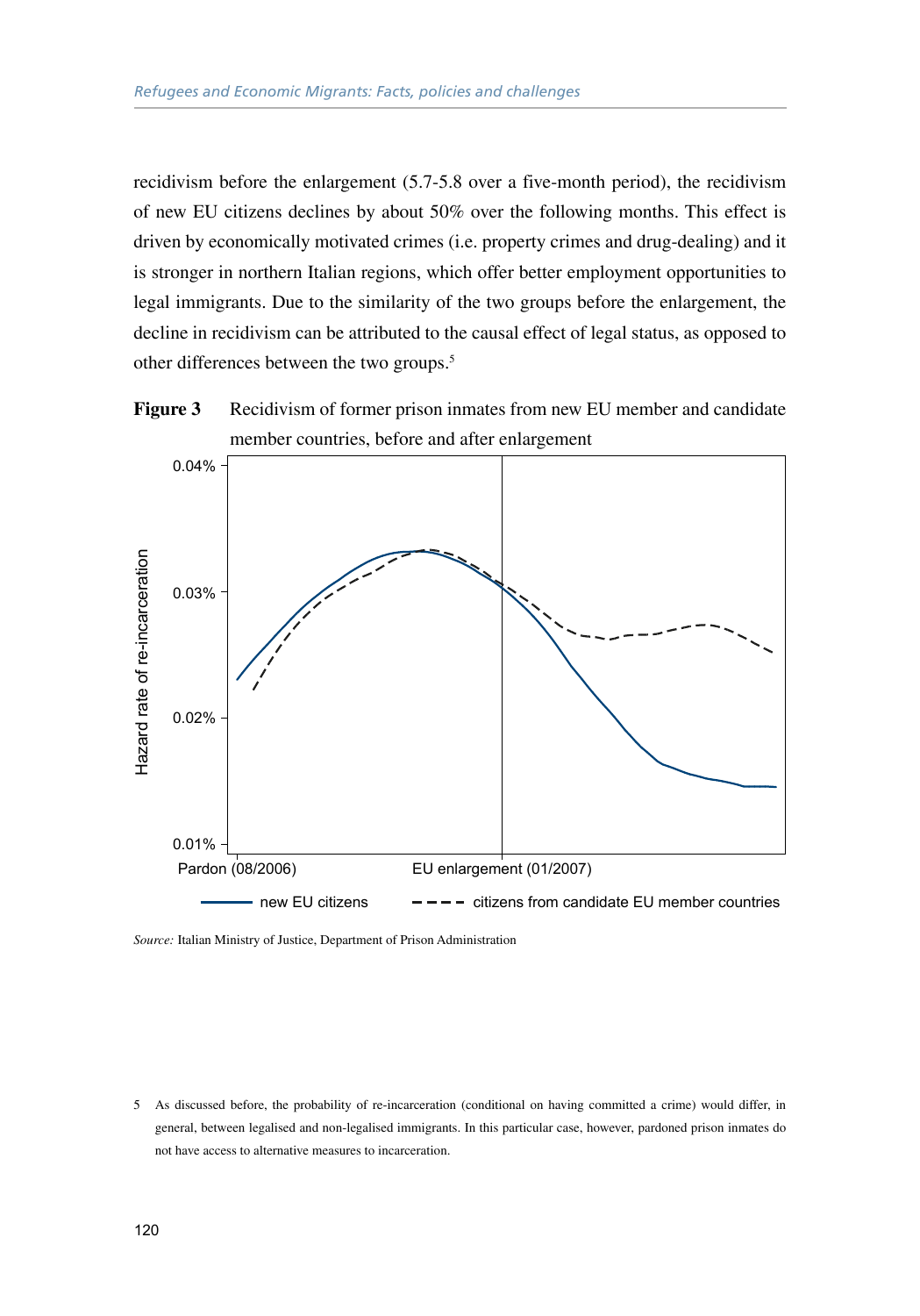The 2007 EU enlargement was clearly an exceptional event. In a subsequent paper (Pinotti 2016), I exploit exogenous variation in legal status routinely induced by Italian migration policy – fixed quotas of residence permits are available each year, applicants submit applications electronically on specific 'click days', and applications are processed on a first-come, first-served basis until the available quotas are exhausted. This mechanism generates a discontinuity in the probability of obtaining a residence permit between immigrants – already present in Italy – that applied just before and just after the cut-off. Comparing the criminal records of applicants in these two groups in the year before and after 'click days', I estimate a 50% reduction in the probability of committing crimes (on a baseline crime rate of 1%). The effect is driven primarily by a reduction in economically motivated crimes.

The results obtained exploiting these two natural experiments – the EU enlargement and a policy-induced rationing of residence permits – are very similar, even in terms of magnitude. They are also in line with the findings of other recent papers using aggregate data and exploiting generalised amnesties as a source of variation in legal status (Fasani 2016 on Italy; Freedman et al. 2013 and Baker 2015 on the United States).

#### Lessons for refugee and asylum policy in Europe

In most European countries, refugees and asylum seekers cannot access the labour market for a given period upon entry into the country. The rationale behind such ban, which reaches one year in France and the United Kingdom., is to discourage economic migrants from entering the country disguised as asylum seekers. In light of the evidence discussed above, however, such ban potentially increases the risk that asylum applicants turn to crime. Indeed, Bell et al. (2013) find that asylum-seeker inflows during the 1990s and 2000s caused an increase in property crime in the United Kingdom, whereas post-2004 inflows of economic migrants from EU accession countries had no significant impact on crime. Of course, asylum seekers and new EU citizens may differ on many dimensions. Still, this finding is in line with the evidence discussed above on the crucial role of legitimate income opportunities in immigrants' criminal behaviour. Therefore, the duration of employment bans should remain as short as possible. In addition, national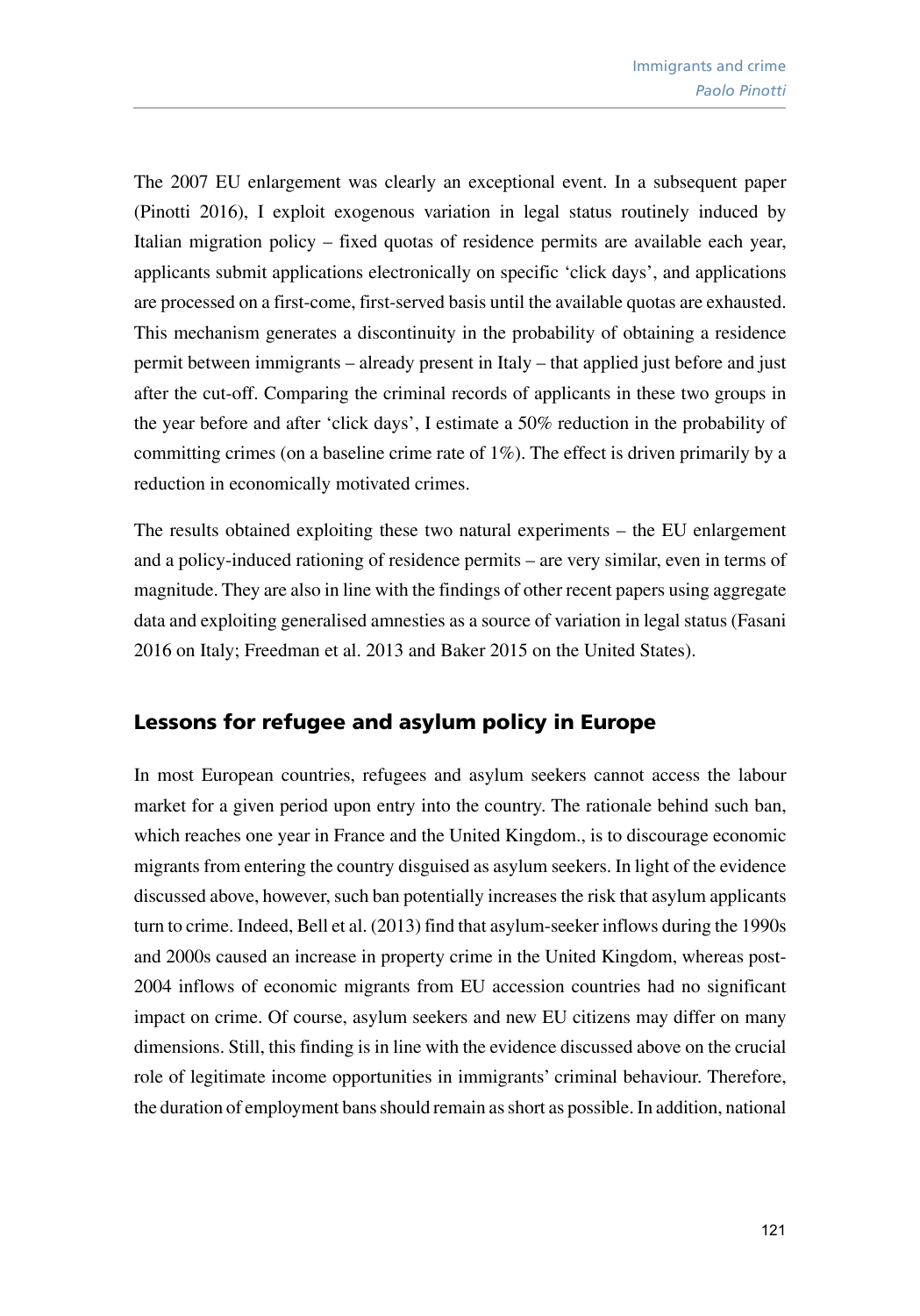and EU policies should favour as much as possible the match between migrant workers and domestic employers. The social payoff of such policies may be considerable, even in terms of crime prevention.

#### References

Baker, S.R. (2015), "Effects of Immigrant Legalization on Crime", *American Economic Review (Papers & Proceedings)* 105(5): 210–13.

Becker, G.S. (1968), "Crime and Punishment: An Economic Approach", *The Journal of Political Economy* 76(2): 169–217.

Bell, B., S. Machin and F. Fasani (2013), "Crime and Immigration: Evidence from Large Immigrant Waves", *Review of Economics and Statistics* 95(4): 1278–1290.

Caponi, V. and M. Plesca (2014), "Empirical Characteristics of Legal and Illegal Immigrants in the USA", *Journal of Population Economics* 27(4): 923–960.

Fasani, F. (2016), "Immigrant Crime and Legal Status: Evidence from Repeated Amnesty Programs", working paper.

Freedman, M., E. Owens and S. Bohn (2013), "Immigration, Employment Opportunities, and Criminal Behavior", working paper.

Italian Ministry of Interior (2010), *Rapporto sulla criminalità e la sicurezza in Italia*, Rome.

Mastrobuoni, G. and P. Pinotti (2015), "Legal Status and the Criminal Activity of Immigrants", *American Economic Journal: Applied Economics* 7(2): 175–206.

Pinotti, P. (2016), "Clicking on Heaven's Door: The Effect of Immigrant Legalization on Crime", *American Economic Review*, forthcoming.